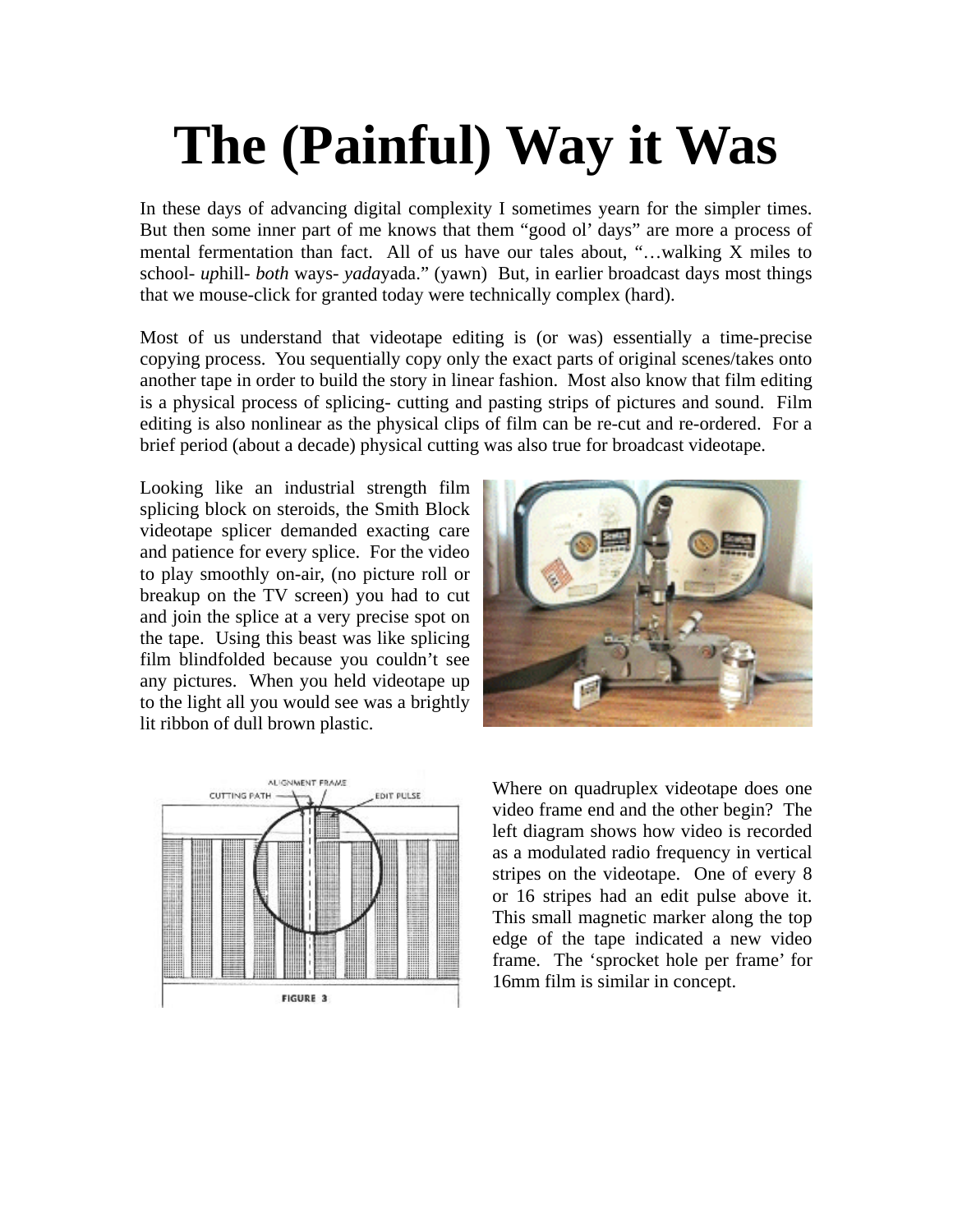These magnetic patterns were made visible by lightly dabbing the videotape ends to be joined with Edivue, a solution of iron rouge dust suspended in Freon. After carefully overlapping and aligning the visible magnetic patterns on the two videotape ends through the microscope, you made a very careful razor cut at precisely 87.3° across the tape (at 15ips), and an equally careful application of thin adhesive backing tape to hold it all to - gether… aannnd - *Ta-Daaaa*,



one clean videotape splice. (maybe)

I started at a small TV station, WMUR Channel 9 in Manchester, NH, where I edited videotape mechanically - cut by agonizing cut - in just this manner on a routine basis. A few network shows like *Laugh In* were also patiently cut by hand in this way.

The last time I worked a Smith Block was circa 1976-uhh-ish at WSMW Ch 27. Newly post-Watergate. Leo D., a staff technician was preparing to make syndication copies of the nationally distributed *David Susskind Show* from the just completed (and only) master tape. As Leo rewound the 90 minute master reel there was a momentary power failure and a loud plastic "SNAP!" in the momentary darkness. When lights returned a second later there were bits of brown plastic confetti flappa-floating in the air. Both tape reels were more or less doing their own thing, freely spinning and spewing tape all over the floor around our feet in layers like so much brown plastic lasagna. (???) - That can't be good. Waves of confusion, agony, and that helpless, "Houston, we have a problem", look swept over Leo. I said, "Don't move or step on anything."

We spent five minutes slowly cleaning and cranking tape off the floor and back onto the reels by hand. The same conspiratorial forces of nature that make open face sandwiches always land jelly-side-down also make videotapes wrinkle or snap apart at the most interesting part of the program. We all know such phenomena so I won't dwell. Leo and I spent a sharing moment as guys do, exchanging the obligatory supportive mutterings, whimperings and epithets about stuff like job security and damage reports. Then I said I'd be back in two hours, and drove to Channel 9, hoping to borrow the old Smith Splicer. Found it where I left it some 10 years earlier under a thick blanket of dust in that closet of stuff-we're-gonna-toss someday. Fortunately that day hadn't arrived as yet.

Back at the debacle I dragged tape ends across audio heads as best I could to find and mark some cut points that made sense in the heated debate Susskind was having with Haldeman (or was it Erhlichman?) Whatever. Alchemy! Leo watched with dummied wonder as I daubed chemistry to frayed ends and gingerly moved alignment gewgaws and vernier wheels while peering intently into the microscope. Leo sucked his cigarette. Hard.